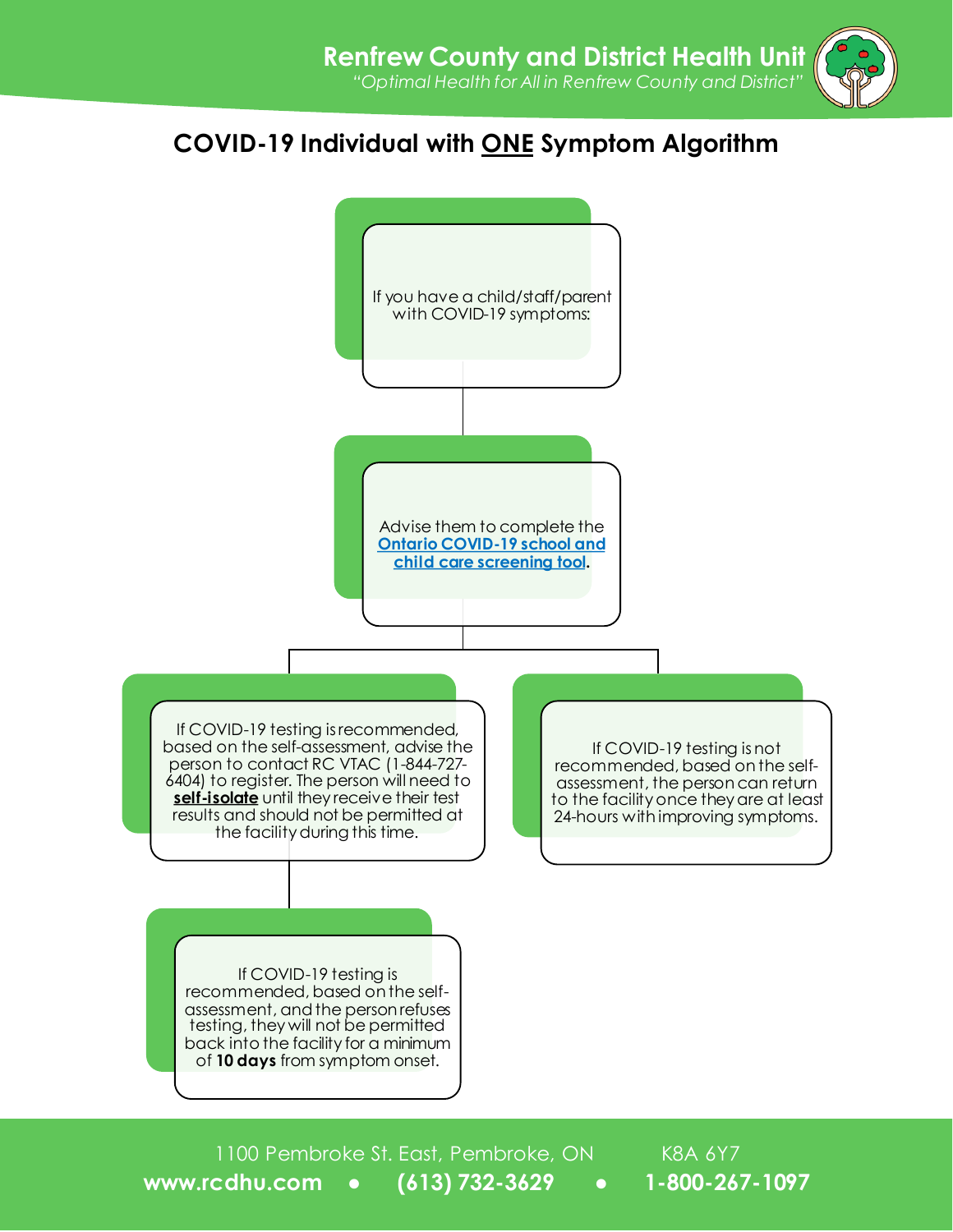## **COVID-19 Symptoms 15% or More 'Cluster' Algorithm**



1100 Pembroke St. East, Pembroke, ON K8A 6Y7 **www.rcdhu.com ● (613) 732-3629 ● 1-800-267-1097**